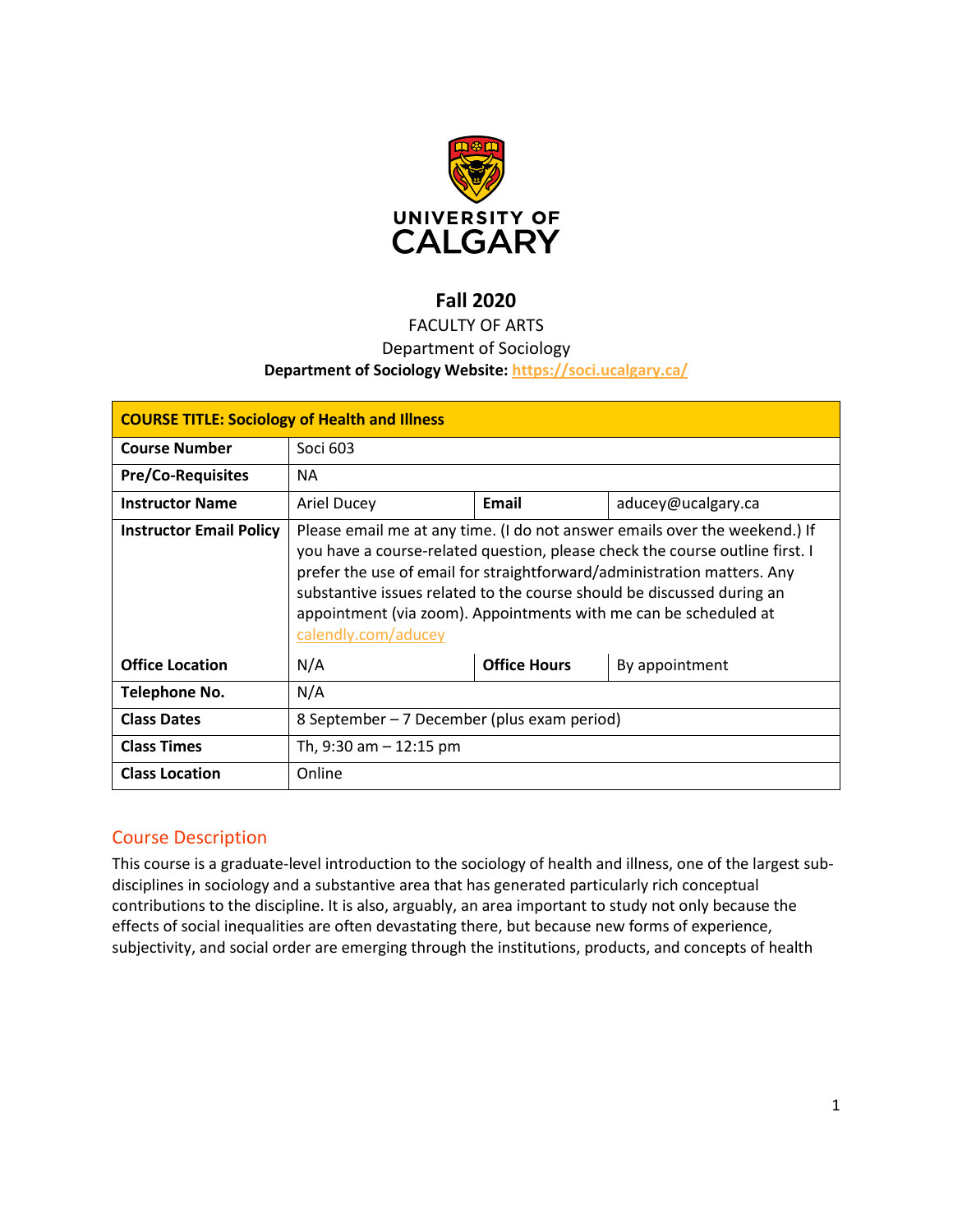and biomedicine. Authors we will read draw upon diverse theoretical sources and assumptions. Questions of method and theory will be the basis for seminar discussion along with substantive issues.

Questions we will consider include:

- On what basis can we assert the experiences of bodies (whether of health or illness) are social in addition to biological?
- What are the connections between individual experience and work in healthcare/medicine and global political and economic changes?
- What are the stakes of inclusion and exclusion from biomedical models, ways of knowing, institutions, and practices?
- How do health care systems and health care services fit into the relationship between states and markets?

# Course Objectives/Learning Outcomes

- Learn major perspectives, concepts, and debates used in the sociology of health and illness
- De-naturalize taken-for-granted ways of thinking about health, health care, and medicine
- Build a foundation for dissertation research, candidacy exams, and/or teaching in the area of the sociology of health and illness
- Enhance skills in summarizing complex arguments and debates
- Become a more informed, engaged citizen in relation to health care policies and inequalities on the bases of health, access to health care and medicine, and/or the valuation of bodies

### Course Format

This course will be online (zoom) and synchronous (meeting at the scheduled time). Certain portions of the seminar will be recorded (see below) and made available to students who have been absent.

#### Learning Resources

As a graduate seminar, this class requires extensive reading, usually three to five articles or chapters per week. I may add, omit, or change a few readings, depending on the progress of the course. I will notify you in class of any changes to the class schedule. Because this is a seminar, you are expected to do the assigned reading prior to class. Links to readings will be provided in the course D2L site.

# Learning Technologies and Requirements

In order to successfully engage in this course, students must have reliable access to the following technology:

- A computer with a supported operating system, as well as the latest security, and malware updates;
- A current and updated web browser;
- Webcam (preferred for zoom meetings with instructor, otherwise not required);
- Microphone and speaker (built-in or external), or headset with microphone
- Current antivirus and/or firewall software enabled
- Broadband internet connection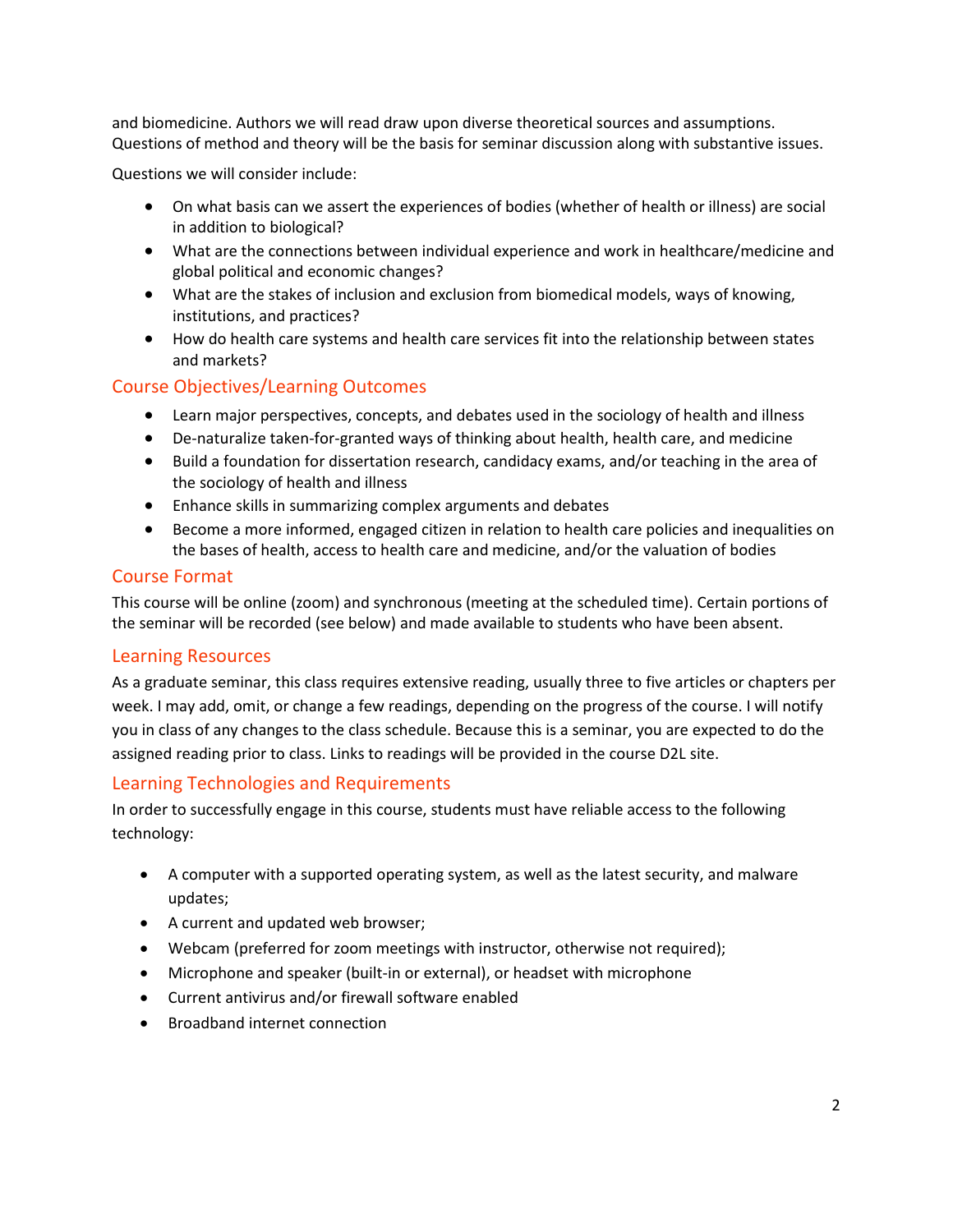# Schedule of Lectures and Readings

Attached is a weekly schedule of the readings and the schedule to be used during each seminar meeting.

# Methods of Assessment and Grading Weights

There are three graded components of this course:

- 1. Critical reflections (four) 12% each (48% total)
- 2. Journal assignment and presentation (group assignment) 20%
- 3. Research proposal 32%

#### 1. Critical Reflections

Each student will be assigned **four** of the twelve total seminar meetings, for which they will be responsible for preparing critical reflections on topics raised by the week's readings, of no more than 800 words. The critical reflections are due no later than the Tuesday *following* the assigned seminar. They should be submitted via email to the instructor.

#### *Content of the critical reflections:*

These reflections should accurately summarize the argument of the readings, but summaries should take up only as many words as necessary to set up other aspects of the reflections.

Seminar members might do the following in the critical reflections: discuss the significance of, or critically assess, ideas and arguments; identify themes among the readings; draw attention to details that warrant further thought; discuss particular passages that are important or difficult (while showing an effort to understand them); make comparisons/contrasts to other texts read in class; or discuss the strategies of the people we are reading—for instance, what they see as legitimate knowledge or the kind of evidence they use to make their argument.

The critique sheets should be well-written. They do not need to include formal citations or notes but seminar members must use quotes when copying exact words, *and* provide page numbers for quotes or references to specific points and ideas in the readings. Always include your name and the date on the critical reflection.

#### *Grading:*

Critical reflections will be given an "A" if they accurately summarize the reading(s); are clearly written with appropriate references to the text; identify thought-provoking aspects of the reading(s); and show an exceptional level of engagement with text and course themes. If there are problems in any of these areas, the grade will be lowered accordingly.

Seminar members may rewrite up to two of their critical reflections if they are not satisfied with their grade. Revised critical reflections are due no later than the last day of class.

#### 2. Journal Assignment and Presentation

Members of the seminar will be put into pairs and assigned to provide a report to the class on a major journal in the area of social sciences and medicine or health. The presentations will be not longer than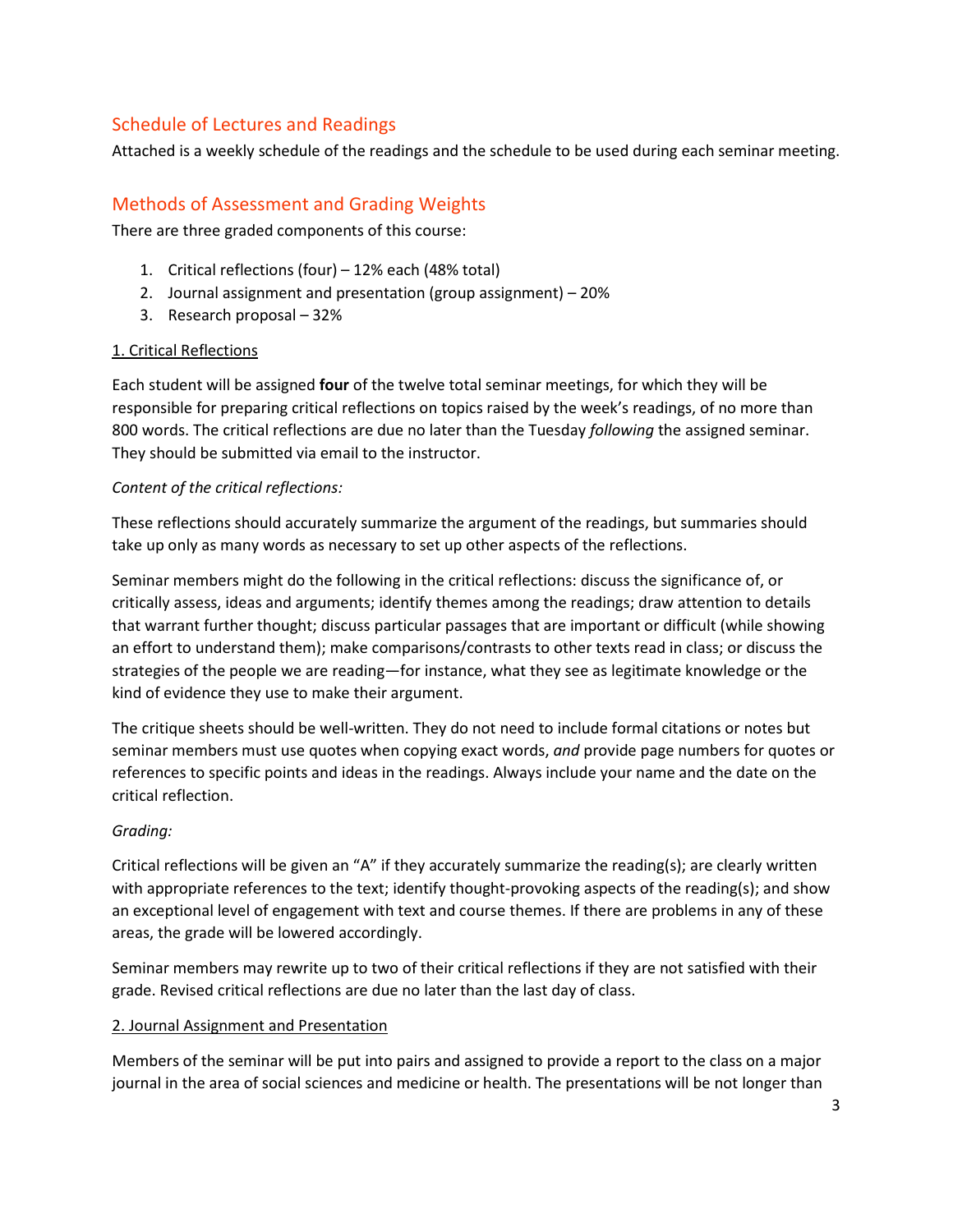15 minutes and occur throughout the term (schedule to be determined in first week of class). Presentations will be made during the seminar, using zoom and recorded and posted on D2L. If needed, these presentations can be pre-recorded and shown during class and posted on D2L. The students must also submit a written report of their findings of no longer than 1500 words (about 6 pages). For this assignment, students must examine the most recent 10 issues of the selected journal and answer the following questions:

- What can you infer about the identity/niche of the journal from the articles it has published?
- What can you infer about the identity/niche of this journal based on the careers and affiliations of the authors published, the editor(s), and the editorial board?
- Does the journal seem to give more space to certain methodologies, concepts, or perspectives?
- Do the articles published in this journal seem to conform to certain styles of presentation?
- What seem to be the latest trends in terms of research topics, methods, or concepts as represented in this journal?
- Are the articles in this journal widely cited?
- Can you learn anything about the history of this journal? When and why was it started?

Potential journals for this assignment include: *Sociology of Health and Illness*, *Social Science and Medicine, Biosocieties, Critical Public Health, Health*, *Journal of Health and Social Behavior* 

#### 3. Research Proposal

For the final paper, seminar members must write a proposal to examine a particular topic that has to do with the areas of health, health care, or medicine. In the proposal, students will carry out preliminary research on the topic (likely as presented in the media), and develop and compare/contrast two-three approaches to studying the topic, selecting one as the preferred approach. The proposal must include discussion of how different approaches might change: 1) the formulation or focus of the research question; 2) the kinds of evidence required to answer the research question; 3) the way in which the evidence might be analyzed; and 4) decisions about how to write and present the research findings. Students must compare the approaches and discuss why they prefer their selected approach.

The research proposal should be no less than 2,500 words (about 10 pages). There are no restrictions on length, but all elements of the paper should have a reason for being included and the paper should cohere as a whole. The paper/proposal will be due on Monday, December  $21^{st}$ .

*Grading:* In this assignment, the instructor is looking for evidence that the student is able to identify and analytically differentiate, using the readings from this course, epistemological and methodological approaches to studying issues in health, health care, and medicine. The purpose is not to choose a "correct" approach to studying a topic, but to show strong and developing awareness of the strengths and limitations of various approaches. This purpose is to stretch one's imagination about what might or should be considered when attempting to study and understand a given topic, and preferably to use the course materials to imagine approaches to a given topic that you might not have considered, or have been aware of, prior to the start of the course.

# Final Exam Information

There is no final exam for this course.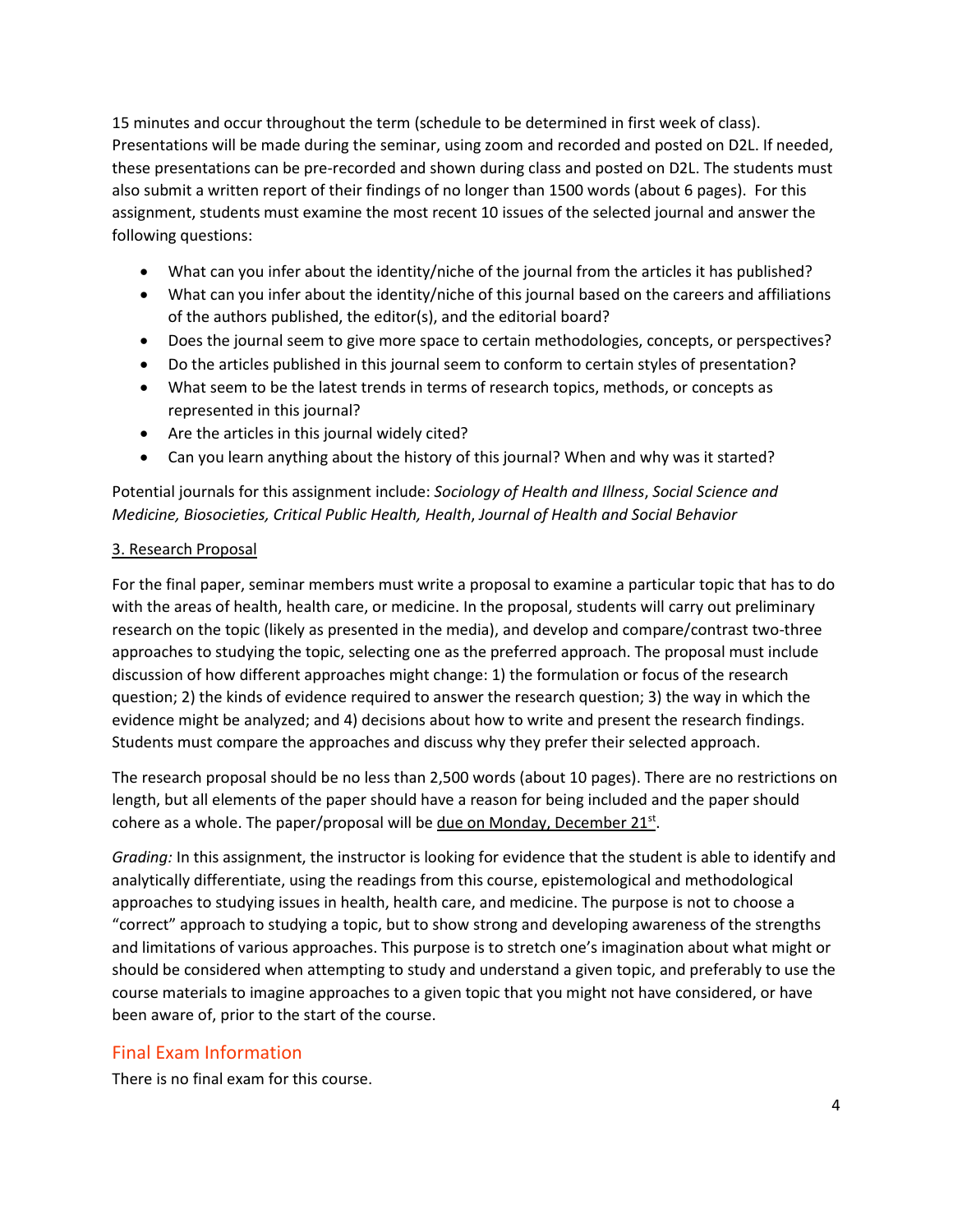# Grading Scale

Letter grades will be assigned and submitted to the registrar based on the following scale:

| Grade | Percent range  | <b>Grade Point Value</b> | <b>Description</b>                                                                                                                                                 |
|-------|----------------|--------------------------|--------------------------------------------------------------------------------------------------------------------------------------------------------------------|
| $A+$  | $96 - 100%$    | 4.0                      | Outstanding performance                                                                                                                                            |
| A     | $90 - 95.99\%$ | 4.0                      | Excellent - superior performance showing<br>comprehensive understanding of the subject<br>matter                                                                   |
| A-    | $85 - 89.99\%$ | 3.7                      | Very good performance                                                                                                                                              |
| B+    | $80 - 84.99\%$ | 3.3                      | Good performance                                                                                                                                                   |
| B     | 75 - 79.99%    | 3.0                      | Satisfactory performance                                                                                                                                           |
| $B -$ | $70 - 74.99%$  | 2.7                      | Minimum pass for students in the Faculty of<br><b>Graduate Studies</b>                                                                                             |
| $C+$  | $67 - 69.99\%$ | 2.3                      | All grades of "C+" or lower are indicative of<br>failure at the graduate level and cannot be<br>counted toward Faculty of Graduate Studies<br>course requirements. |

# Absences and Deferrals

Students who miss class assessments (tests, participation activities, or other assignments) should inform their instructor as soon as possible. If the reason provided for the absence is acceptable, the instructor may decide that any arrangements made can take forms other than make-up tests or assignments. For example, the weight of a missed grade may be added to another assignment or test.

**Deferred Term Work Form:** Deferral of term work past the end of a term requires a form to be filled out by the student and submitted, along with any supporting documentation, to the instructor. The form is available at:

<https://live-ucalgary.ucalgary.ca/sites/default/files/teams/14/deferral-of-term-work-2020.pdf>

Once an extension date has been agreed between instructor and student, the instructor will email the form to the Faculty of Arts Program Information Centre (ascarts@ucalgary.ca) for approval by the Associate Dean.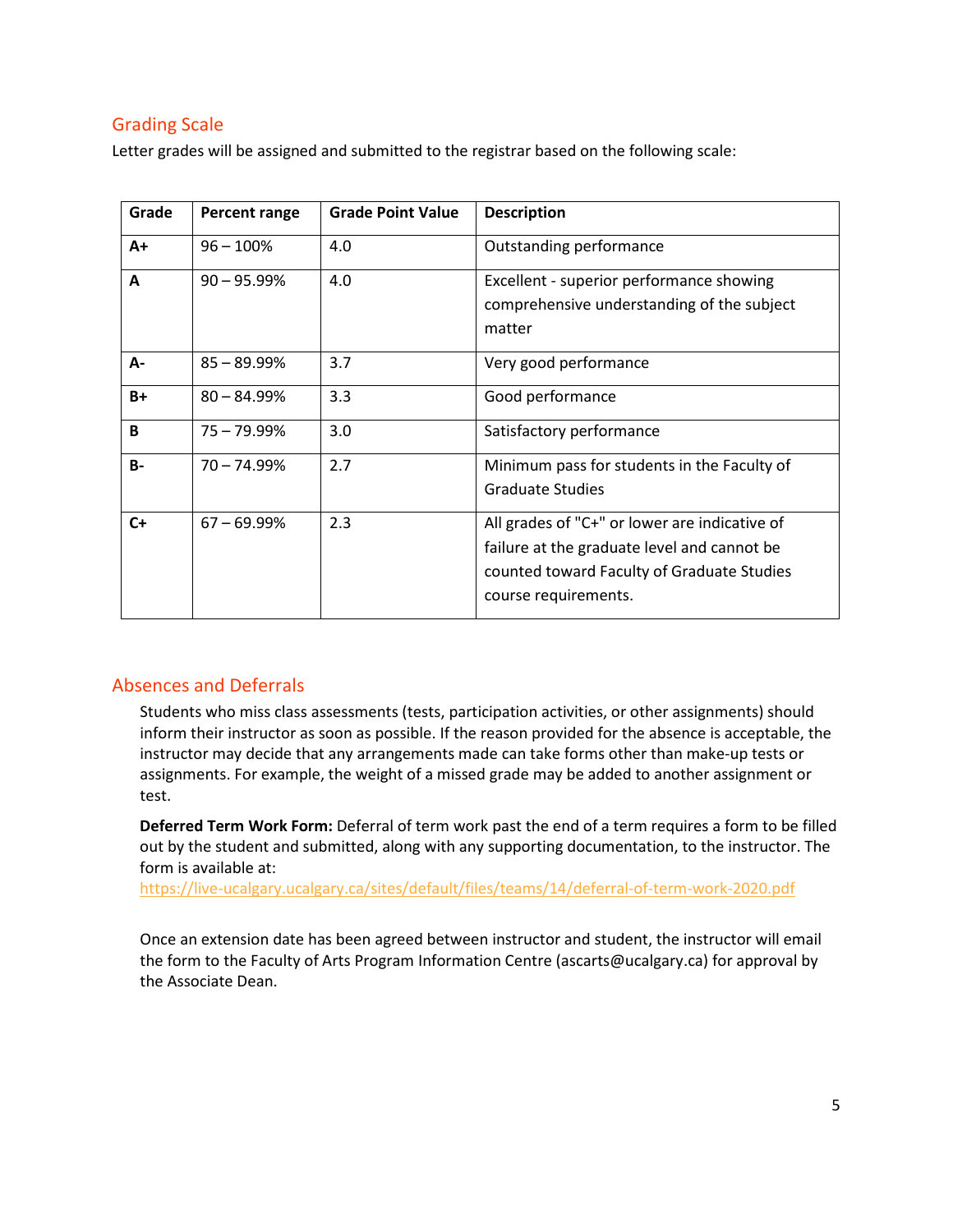# Grade Reappraisal

Within two weeks of the date the exam/assignment is returned, students seeking reappraisal of examinations or assignments must submit a written response to the instructor explaining the basis for reconsideration of one's mark. (In this case, a longer email to the instructor is permitted.) The instructor will reconsider the grade assigned and will then book a time with the student to discuss his or her work and rationale. It should be noted that a re- assessed grade may be raised, lowered, or remain the same.

# Handing in Papers, Assignments

- 1. The main Sociology Department office does not deal with any course-related matters. Please speak directly to your instructor.
- 2. **Protection of Privacy:** The Freedom of Information and Protection of Privacy (FOIPP) legislation does not allow students to retrieve any course material from public places. Anything that requires handing back will be returned directly during class or office hours. If students are unable to pick up their assignments from the instructor, they can provide the instructor with a stamped, self-addressed envelope to be used for the return of the assignment. Private information related to the individual student is treated with the utmost regard by the faculty at the University of Calgary
- 3. Final grades are not posted by the Sociology Department. They are only available online.

# Guidelines for Zoom Sessions

Zoom is a video conferencing program that will allow us to meet during the class time for a "live" video conference, so that we can have the opportunity to meet each other virtually and discuss relevant course topics as a learning community.

To help ensure Zoom sessions are private, do not share the Zoom link or password with others, or on any social media platforms. Zoom links and passwords are only intended for students registered in the course. Zoom recordings and materials presented in Zoom, including any teaching materials, must not be shared, distributed or published without the instructor's permission.

The use of video conferencing programs relies on participants to act ethically, honestly and with integrity; and in accordance with the principles of fairness, good faith, and respect (as per the [Code of](https://www.ucalgary.ca/policies/files/policies/code-of-conduct.pdf)  [Conduct\)](https://www.ucalgary.ca/policies/files/policies/code-of-conduct.pdf). When entering Zoom or other video conferencing sessions (such as MS Teams), you play a role in helping create an effective, safe and respectful learning environment. Please be mindful of how your behaviour in these sessions may affect others. Participants are required to use names officially associated with their UCID (legal or preferred names listed in the Student Centre) when engaging in these activities. Instructors/moderators can remove those whose names do not appear on class rosters. Non-compliance may be investigated under relevant University of Calgary conduct policies (e.g Student [Non-Academic Misconduct Policy\)](https://ucalgary.ca/policies/files/policies/non-academic-misconduct-policy.pdf). If participants have difficulties complying with this requirement, they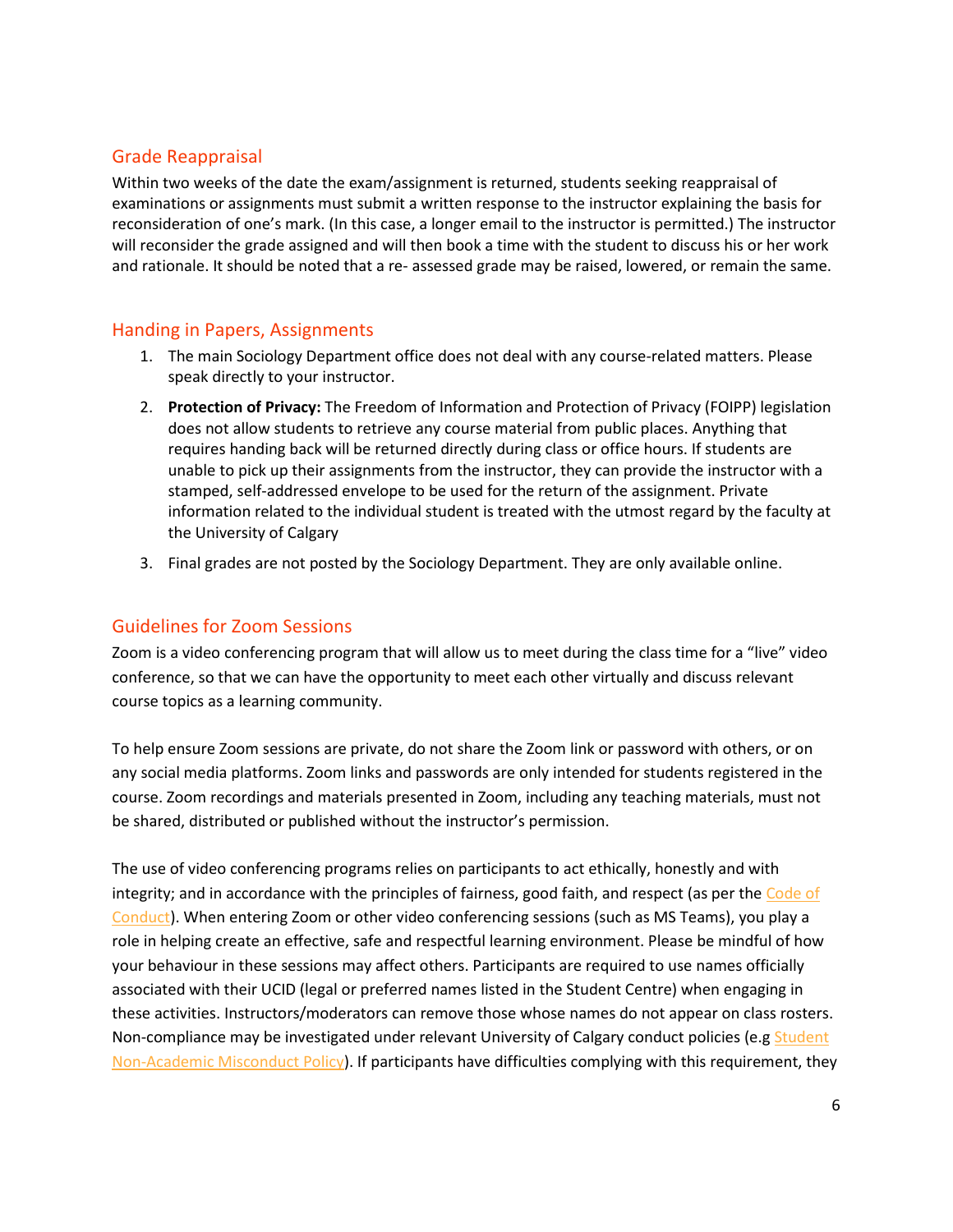should email the instructor of the class explaining why, so the instructor may consider *whether to grant an exception, and on what terms. For more information on how to get the most out of your zoom sessions visit:<https://elearn.ucalgary.ca/guidelines-for-zoom/> .*

If you are unable to attend a Zoom session, please contact your instructor to arrange an alternative activity for the missed session (e.g., to review a recorded session). Please be prepared, as best as you are able, to join class in a quiet space that will allow you to be fully present and engaged in Zoom sessions. Students will be advised by their instructor when they are expected to turn on their webcam (for group work, presentations, etc.).

The instructor may record online Zoom class sessions for the purposes of supporting student learning in this class – such as making the recording available for review of the session or for students who miss a session. Students will be advised before the instructor initiates a recording of a Zoom session. These recordings will be used to support student learning only and will not be shared or used for any other purpose.

# Media Recording

Please refer to the following statement on media recording of students: [https://elearn.ucalgary.ca/wp](https://elearn.ucalgary.ca/wp-content/uploads/2020/05/Media-Recording-in-Learning-Environments-OSP_FINAL.pdf)[content/uploads/2020/05/Media-Recording-in-Learning-Environments-OSP\\_FINAL.pdf](https://elearn.ucalgary.ca/wp-content/uploads/2020/05/Media-Recording-in-Learning-Environments-OSP_FINAL.pdf)

### *\*Media recording for lesson capture*

The instructor may use media recordings to capture the delivery of a lecture. These recordings are intended to be used for lecture capture only and will not be used for any other purpose. Although the recording device will be fixed on the Instructor, in the event that incidental student participation is recorded, the instructor will ensure that any identifiable content (video or audio) is masked, or will seek consent to include the identifiable student content to making the content available on University approved platforms.

#### *\*Media recording for self-assessment of teaching practices*

The instructor may use media recordings as a tool for self-assessment of their teaching practices. Although the recording device will be fixed on the instructor, it is possible that student participation in the course may be inadvertently captured. These recordings will be used for instructor self-assessment only and will not be used for any other purpose.

#### *\*Media recording for the assessment of student learning*

The instructor may use media recordings as part of the assessment of students. This may include but is not limited to classroom discussions, presentations, clinical practice, or skills testing that occur during the course. These recordings will be used for student assessment purposes only and will not be shared or used for any other purpose.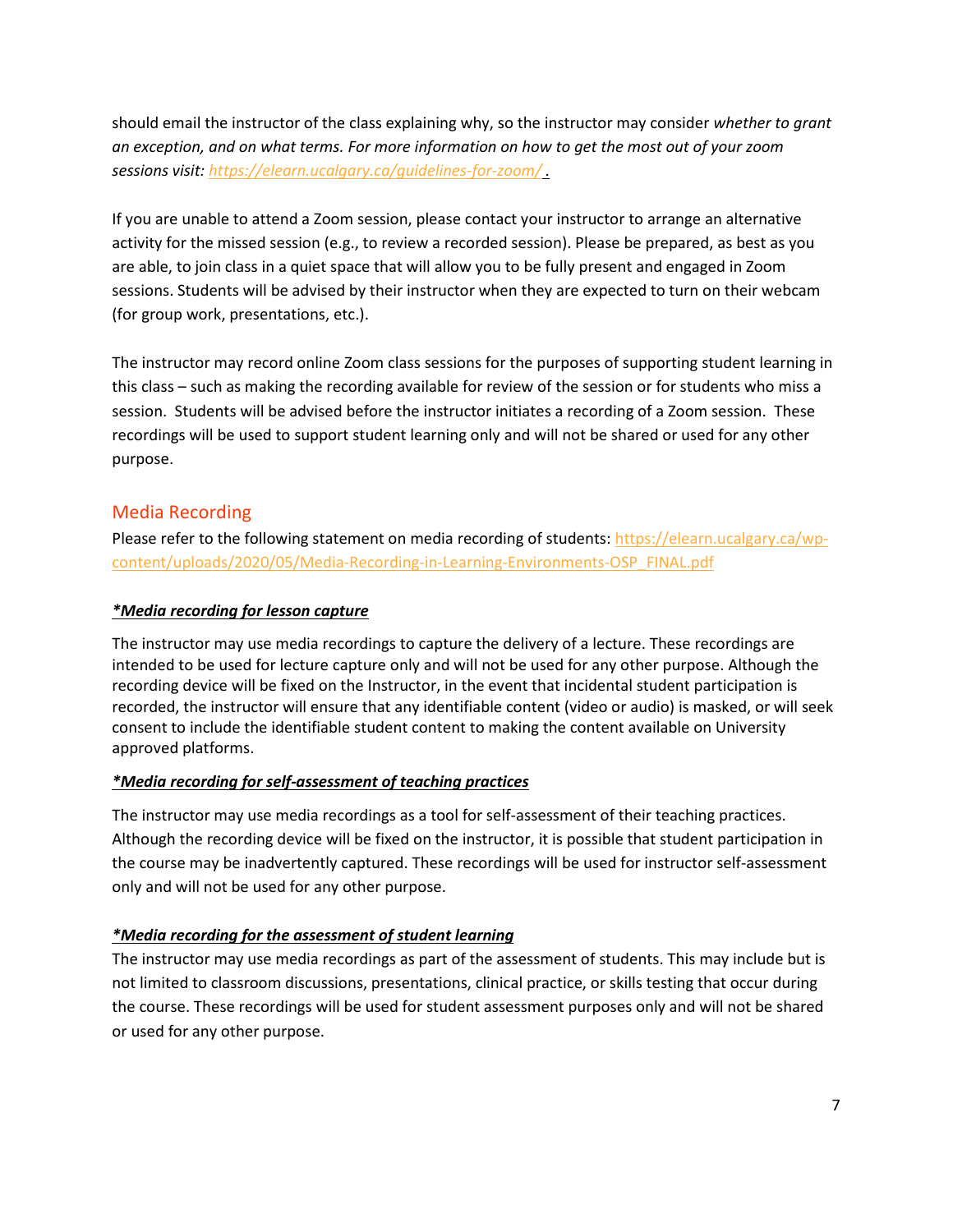#### Research Ethics

Students are advised that any research with human subjects – including any interviewing (even with friends and family), opinion polling, or unobtrusive observation – must have the approval of the Faculty Ethics Committee. In completing course requirements, students must not undertake any human subjects research without discussing their plans with the instructor, to determine if ethics approval is required.

### Copyright Legislation

All students are required to read the University of Calgary policy on Acceptable Use of Material Protected by Copyright [\(https://www.ucalgary.ca/policies/files/policies/acceptable-use-of-material](https://www.ucalgary.ca/policies/files/policies/acceptable-use-of-material-protected-by-copyright-policy.pdf)[protected-by-copyright-policy.pdf\)](https://www.ucalgary.ca/policies/files/policies/acceptable-use-of-material-protected-by-copyright-policy.pdf) and requirements of the Copyright Act [\(https://laws](https://laws-lois.justice.gc.ca/eng/acts/C-42/index.html)[lois.justice.gc.ca/eng/acts/C-42/index.html\)](https://laws-lois.justice.gc.ca/eng/acts/C-42/index.html) to ensure they are aware of the consequences of unauthorized sharing of course materials (including instructor notes, electronic versions of textbooks etc.). Students who use material protected by copyright in violation of this policy may be disciplined under the Non-Academic Misconduct Policy.

### Instructor Intellectual Property

Course materials created by professor(s) (including course outlines, presentations and posted notes, labs, case studies, assignments and exams) remain the intellectual property of the professor(s). These materials may NOT be reproduced, redistributed or copied without the explicit consent of the professor. The posting of course materials to third party websites such as note-sharing sites without permission is prohibited. Sharing of extracts of these course materials with other students enrolled in the course at the same time may be allowed under fair dealing.

#### Recording of Lectures

Note that the audio or video recording of lectures and taking screengrabs of PowerPoint slides during the lecture are not permitted without explicit authorization. The non-authorized media recording of lectures is inconsistent with the Code of Conduct and may result in discipline in accordance with the Student Non-Academic Misconduct Policy and Procedure. For more information click here: [https://www.ucalgary.ca/policies/files/policies/non-academic-misconduct](https://www.ucalgary.ca/policies/files/policies/non-academic-misconduct-policy.pdf)[policy.pdf.](https://www.ucalgary.ca/policies/files/policies/non-academic-misconduct-policy.pdf)

#### Sharing of Lecture Notes and Exam Questions

Note that publicly sharing lectures notes and exam questions on 3rd party sites such as OneClass, StudyBlue, Quizlet, Course Hero, etc. is not permitted. If you wish to use these helpful studying tools, make sure you adjust your privacy settings accordingly. Any violations are subject to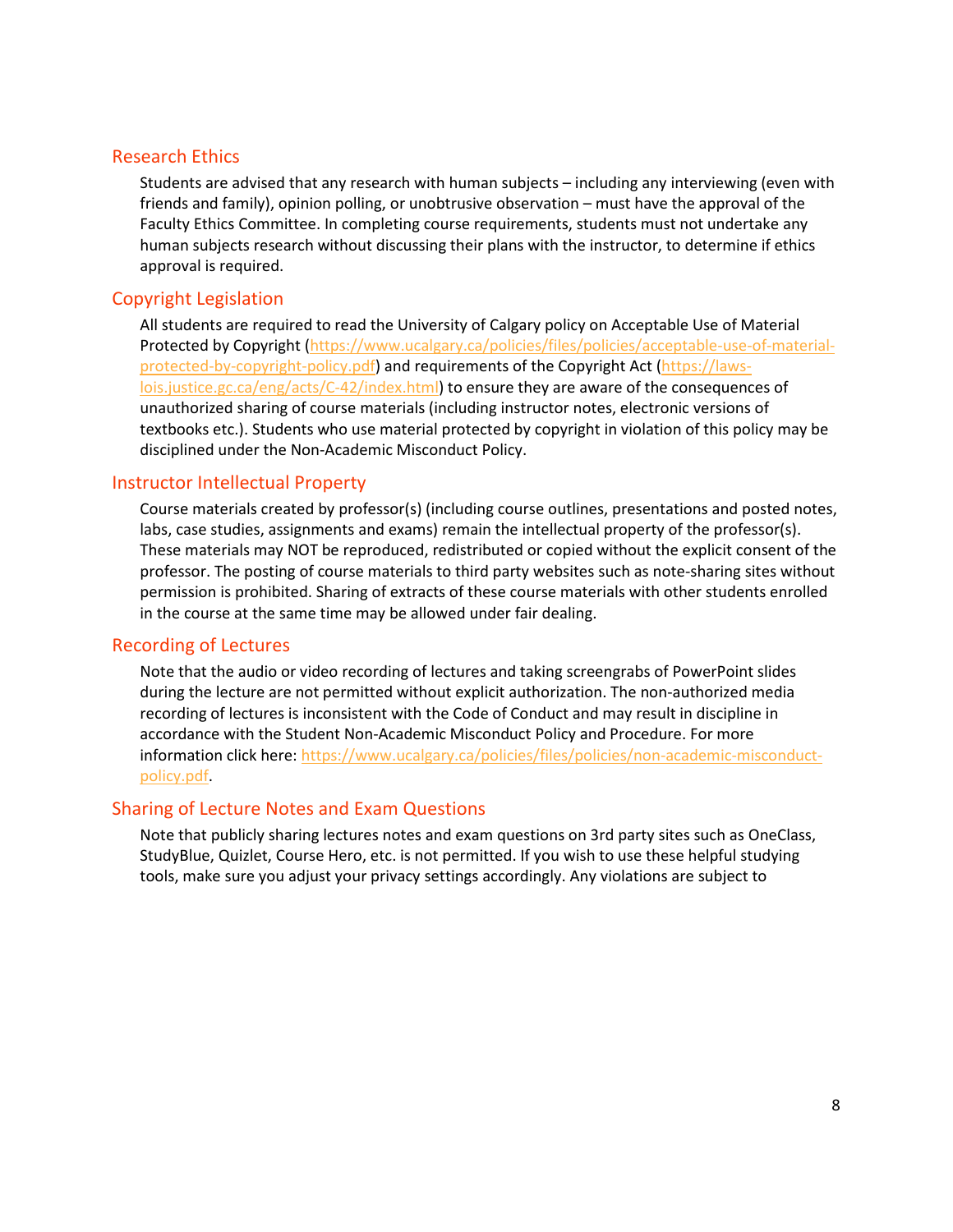investigation under the UofC Student Non-Academic Misconduct Policy. For more information, click here[:https://www.ucalgary.ca/policies/files/policies/non-academic-misconduct-policy.pdf.](https://www.ucalgary.ca/policies/files/policies/non-academic-misconduct-policy.pdf)

#### Academic Misconduct

Please refer to the website listed below for information on University of Calgary policies on Plagiarism/Cheating/Other Academic Misconduct: <http://www.ucalgary.ca/pubs/calendar/current/k.html>

#### Academic Accommodation

Students seeking an accommodation based on disability or medical concerns should contact Student Accessibility Services; SAS will process the request and issue letters of accommodation to instructors. For additional information on support services and accommodations for students with disabilities, visit www.ucalgary.ca/access/. Students who require an accommodation in relation to their coursework based on a protected ground other than disability should communicate this need in writing to their Instructor. The full policy on Student Accommodations is available at: <http://www.ucalgary.ca/policies/files/policies/student-accommodation-policy.pdf>

Students needing an Accommodation based on a Protected Ground other than Disability, should communicate this need, preferably in writing, to the course instructor.

# Libraries & Cultural Resources

To contact your librarian or find out about the resources and services available to sociology students go to the Sociology Library guide[: https://library.ucalgary.ca/guides/sociology](https://library.ucalgary.ca/guides/sociology)

To access the main Library website go to: [https://library.ucalgary.ca](https://library.ucalgary.ca/)

### Wellness and Mental Health Resources

The University of Calgary recognizes the pivotal role that mental health plays in physical health, social connectedness and academic success, and aspires to create a caring and supportive campus community where individuals can freely talk about mental health and receive support when needed. We encourage you to explore the excellent mental health resources available throughout the university community, such as counselling, self-help resources, peer support or skills-building available through Student Wellness Services (Room 370 MacEwan Student Centre, [https://www.ucalgary.ca/wellness-services/services/mental-health-services\)](https://www.ucalgary.ca/wellness-services/services/mental-health-services) and the Campus Mental Health Strategy [\(http://www.ucalgary.ca/mentalhealth/\)](http://www.ucalgary.ca/mentalhealth/).

### Student Success Centre

The Student Success Centre provides services and programs to ensure students can make the most of their time at the University of Calgary. Our advisors, learning support staff, and writing support staff assist students in enhancing their skills and achieving their academic goals. They provide tailored learning support and advising programs, as well as one-on-one services, free of charge to all undergraduate and graduate students. For more information visit: <https://www.ucalgary.ca/student-services/student-success>

#### Student Ombuds Office

The Student Ombuds Office supports and provides a safe, neutral space for students. For more information, please visit www.ucalgary.ca/ombuds/ or email **ombuds@ucalgary.ca**.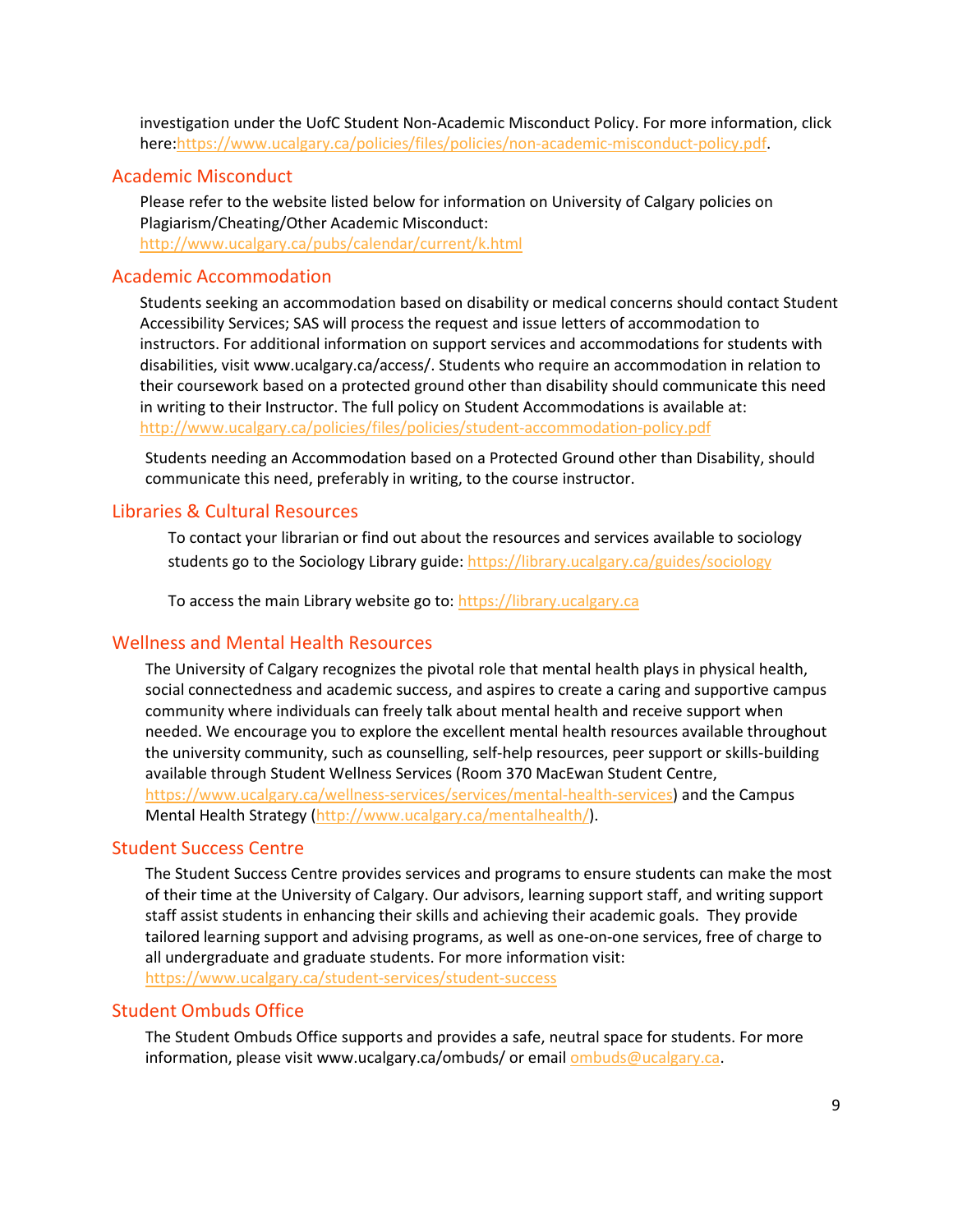# Student Representation

The Graduate Student Association VP Academic can be contacted at **vpa.gsa@ucalgary.ca**

For more information, and to contact other elected officials with the GSA, please visit this link: https://www.ucalgary.ca/pubs/calendar/grad/current/graduate-students-association-gsa-grad.html

# Emergency Evacuation/Assembly Points

Assembly points for emergencies have been identified across campus. Assembly points are designed to establish a location for information updates from the emergency responders to the evacuees; from the evacuated population to the emergency responders. For more information, see the University of Calgary's Emergency Management website:

[https://live-risk.ucalgary.ca/risk/emergency-management/evac-drills-assembly](https://live-risk.ucalgary.ca/risk/emergency-management/evac-drills-assembly-points/assembly-points)[points/assembly-points](https://live-risk.ucalgary.ca/risk/emergency-management/evac-drills-assembly-points/assembly-points)

# **Safewalk**

Campus security will escort individuals, day or night, anywhere on campus (including McMahon Stadium, Health Sciences Centre, Student Family Housing, the Alberta Children's Hospital and the University LRT station). Call 403-220-5333 or visit [http://www.ucalgary.ca/security/safewalk.](http://www.ucalgary.ca/security/safewalk) Use any campus phone, emergency phone or the yellow phone located at most parking lot pay booths. Please ensure your personal safety by taking advantage of this service.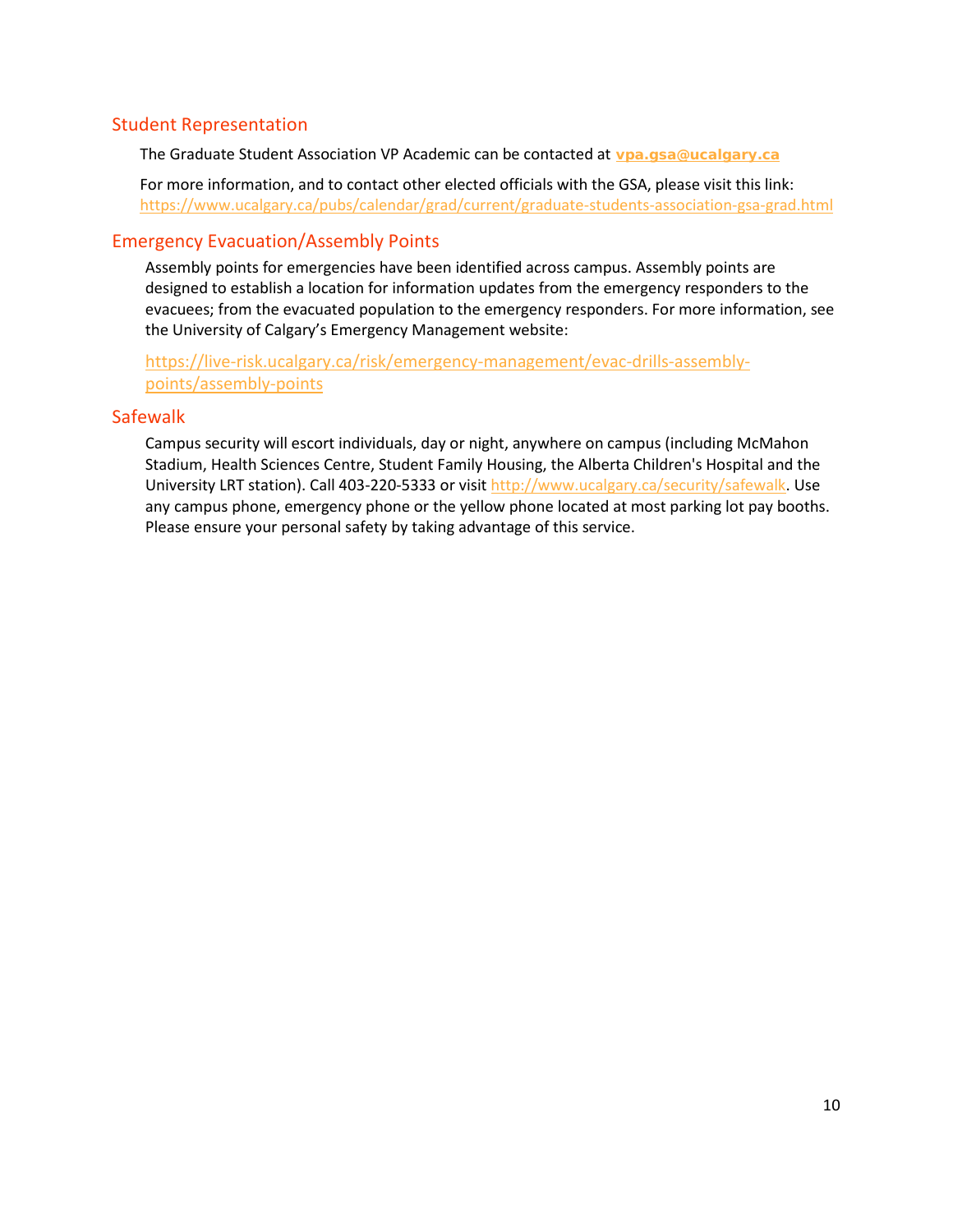|                                                         | <b>Reading Schedule</b>                                                                                                                                                                                                                                                                                                                                                                                                                                                            |  |  |  |  |
|---------------------------------------------------------|------------------------------------------------------------------------------------------------------------------------------------------------------------------------------------------------------------------------------------------------------------------------------------------------------------------------------------------------------------------------------------------------------------------------------------------------------------------------------------|--|--|--|--|
|                                                         | Sept 10: Introduction to the Course                                                                                                                                                                                                                                                                                                                                                                                                                                                |  |  |  |  |
|                                                         | Parsons, Talcott. "Social Structure and Dynamic Process: the Case of Modern Medical<br>Practice," in The Social System. New York: The Free Press, 1951. [pp. 428-479]                                                                                                                                                                                                                                                                                                              |  |  |  |  |
| Sept 17: Medicalization, Social Construction of Illness |                                                                                                                                                                                                                                                                                                                                                                                                                                                                                    |  |  |  |  |
|                                                         | Zola, Irving Kenneth. "Medicine as an Institution of Social Control." Sociological Review,<br>20: 487-504, 1972.                                                                                                                                                                                                                                                                                                                                                                   |  |  |  |  |
| ٠                                                       | Conrad, Peter. "The Discovery of Hyperkinesis: Notes on the Medicalization of Deviant<br>Behavior." Social Problems 23(1): 12-21.                                                                                                                                                                                                                                                                                                                                                  |  |  |  |  |
| $\bullet$                                               | Barker, Kristin. 2002. "Self-help literature and the making of an illness identity: the case of<br>Fibromyalgia Syndrome," Social Problems 49 (3): 279-300.                                                                                                                                                                                                                                                                                                                        |  |  |  |  |
|                                                         | Sept 24: "The End of the Golden Age"                                                                                                                                                                                                                                                                                                                                                                                                                                               |  |  |  |  |
| ٠                                                       | McKinlay, John B. 1981. "From 'Promising Report' to 'Standard Procedure': Seven Stages<br>in the Career of a Medical Innovation," Milbank Quarterly 59(3): 374-411.                                                                                                                                                                                                                                                                                                                |  |  |  |  |
| ٠                                                       | Rothman, David. 1992. Strangers at the Bedside. Basic Books. [excerpts]                                                                                                                                                                                                                                                                                                                                                                                                            |  |  |  |  |
| $\bullet$                                               | Mykhalovskiy, Eric and Lorna Weir. 2004. "The problem of evidence-based medicine:<br>directions for social science," Social Science and Medicine 59: 1059-1069.                                                                                                                                                                                                                                                                                                                    |  |  |  |  |
| $\bullet$                                               | Cambrosio, Alberto, Peter Keating, Thomas Schlich, George Weisz. 2006. "Regulatory<br>objectivity and the generation and management of evidence in medicine," Social Science<br>and Medicine 63: 189-199.                                                                                                                                                                                                                                                                          |  |  |  |  |
|                                                         | Oct 1: Social Science Goes Inside                                                                                                                                                                                                                                                                                                                                                                                                                                                  |  |  |  |  |
| ٠<br>٠                                                  | Berg, Marc. 1992. "The construction of medical disposals: Medical sociology and medical<br>problem solving in clinical practice," Sociology of Health and Illness 14(2): 151-180.<br>Ducey, Ariel, Claudia Donoso, Sue Ross, Magali Robert. 2020. "From anatomy to patient<br>experience in pelvic floor surgery: Mindlines, evidence, responsibility and transvaginal                                                                                                             |  |  |  |  |
| ٠                                                       | mesh," Social Science and Medicine 260: 113151.<br>Mol, Annemarie. 2002. "Cutting surgeons, walking patients: some complexities involved in<br>comparing," pp. 218-257 in Complexities: Social Studies of Knowledge Practices, Law &<br>Mol, eds. Duke University Press.<br>Lutfey, K., and Freese, J. (2007) Ambiguities of chronic illness management and challenges                                                                                                             |  |  |  |  |
| ٠                                                       | to the medical error paradigm, Social Science and Medicine, 64, 314-25.                                                                                                                                                                                                                                                                                                                                                                                                            |  |  |  |  |
|                                                         | Oct 8: Biopolitics -- Making live and letting die                                                                                                                                                                                                                                                                                                                                                                                                                                  |  |  |  |  |
| ٠                                                       | Foucault, Michel. "17 March 1976" ch. 11 in "Society Must be Defended": Lectures at the<br>College de France, 1975-76, ed. Mauro Bertani and Alessandro Fontana, NY: Picador: 2003                                                                                                                                                                                                                                                                                                 |  |  |  |  |
| $\bullet$<br>$\bullet$                                  | Foucault, Michel. "The Birth of Biopolitics," pp. 73-79 in Michel Foucault: Ethics,<br>Subjectivity and Truth. Paul Rabinow, ed. (Trans. Robert Hurley). New Press, 1994. [Also<br>published as "Course Summary," pp. 317-325 in The Birth of Biopolitics, Lectures at the<br>College de France 1978-1979. Michel Senellart, ed. (Trans. Graham Burchell) Palgrave<br>MacMillan, 2008.<br>Biehl, João. 2004. "The Activist State: Global pharmaceuticals, AIDS, and Citizenship in |  |  |  |  |
|                                                         | Brazil" Social Text 22 (3): 105-132.                                                                                                                                                                                                                                                                                                                                                                                                                                               |  |  |  |  |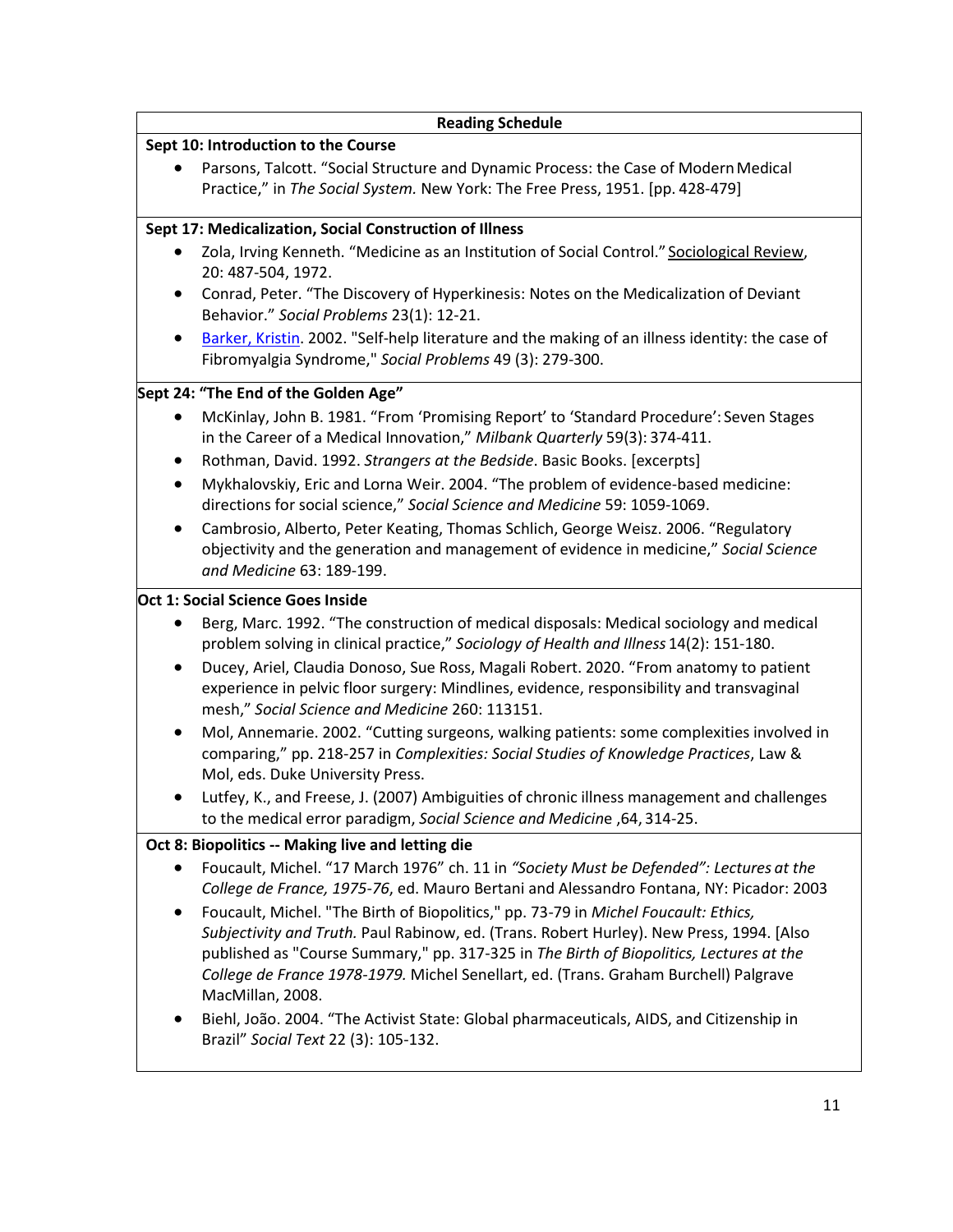### **Oct 15: Letting Die**

- Mbembe, Achille. 2003. "Necropolitics." *Public Cultures 15(1): 11-40.*
- Farmer, Paul. "On suffering and structural violence," Ch. 1 in *Pathologies of Power.* University of California Press.
- "Deadly Deception"-- 1991 PBS Documentary [\(youtube\)](https://www.youtube.com/watch?v=vmVTmhYa52A&index=2&list=PLjLAhYN93TzUiQl8JwusdX6q4kXIPwVhi)
- Tyndall, Mark and Zoe Dodd. 2020. "How structural violence, prohibition, and stigma have paralyzed North American responses to opioid overdose," *Policy Forum.* August.

#### **Oct 22: Political Ideology and Health Policy**

- Tesh, Sylvia. *Hidden Arguments: Political Ideology and Disease Prevention Policy.* Rutgers University Press, 1988. [excerpts]
- Lewis, Diana, Sheila Francis, Kim Francis-Strickland, Heather Castleden, and Richard Apostle. 2020. "If only they had accessed the data: Governmental failure to monitor pulp mill impacts on human health in Pictou Landing First Nation," Social Science and Medicine, in press.

#### **Oct 29: Neoliberalism 1: New Forms of Embodiment and Labor**

- Cooper, Melinda. 2012. "The pharmacology of distributed experiment user-generated drug innovation," *Body and Society* 18(3&4): 18-43.
- Guthman, Julie and Melanie DuPuis. 2006. "Embodying neoliberalism: economy, culture, and the politics of fat," *Environment and Planning D: Society and Space* 24: 427-448.
- Waldby, Catherine and Melinda Cooper. 2008. "The Biopolitics of Reproduction," *Australian Feminist Studies* 23(55): 57-73.
- Mazanderani, Fadhila, Jenny Kelly, Ariel Ducey. 2017. "From embodied risk to embodying hope: Therapeutic experimentation and experiential information sharing in a contested intervention for Multiple Sclerosis," *BioSocieties* 13: 232-254.

#### **Nov. 5: Neoliberalism 2: Health Care Labor and Care**

- Diamond, Timothy. "If It's Not Charted, It Didn't Happen," ch. 5 in *Making Gray Gold*, University of Chicago Press, 1992.
- Vinson, Alexandra and Kelly Underman. 2020. "Clinical empathy as emotional labor in medical work," *Social Science and Medicine*, Vol. 251, in press.
- Ducey, Ariel. "More Than a Job: Meaning, Affect, and Training Health Care Workers," Pp. 187-208 in *The Affective Turn: Theorizing the Social*, PatriciaClough and Jean Halley, eds., Duke University Press, 2007.
- Younis, Tarek and Sushrut Jadhav. 2019. "Islamophobia in the National Health Service: an ethnography of institutional racism in PREVENT's counter-radicalisation policy," *Sociology of Health and Illness* 42(3): 610-626.
- Ahmed, Sara. 2004. "Affective Economies." *Social Text* 22(2): 117-139.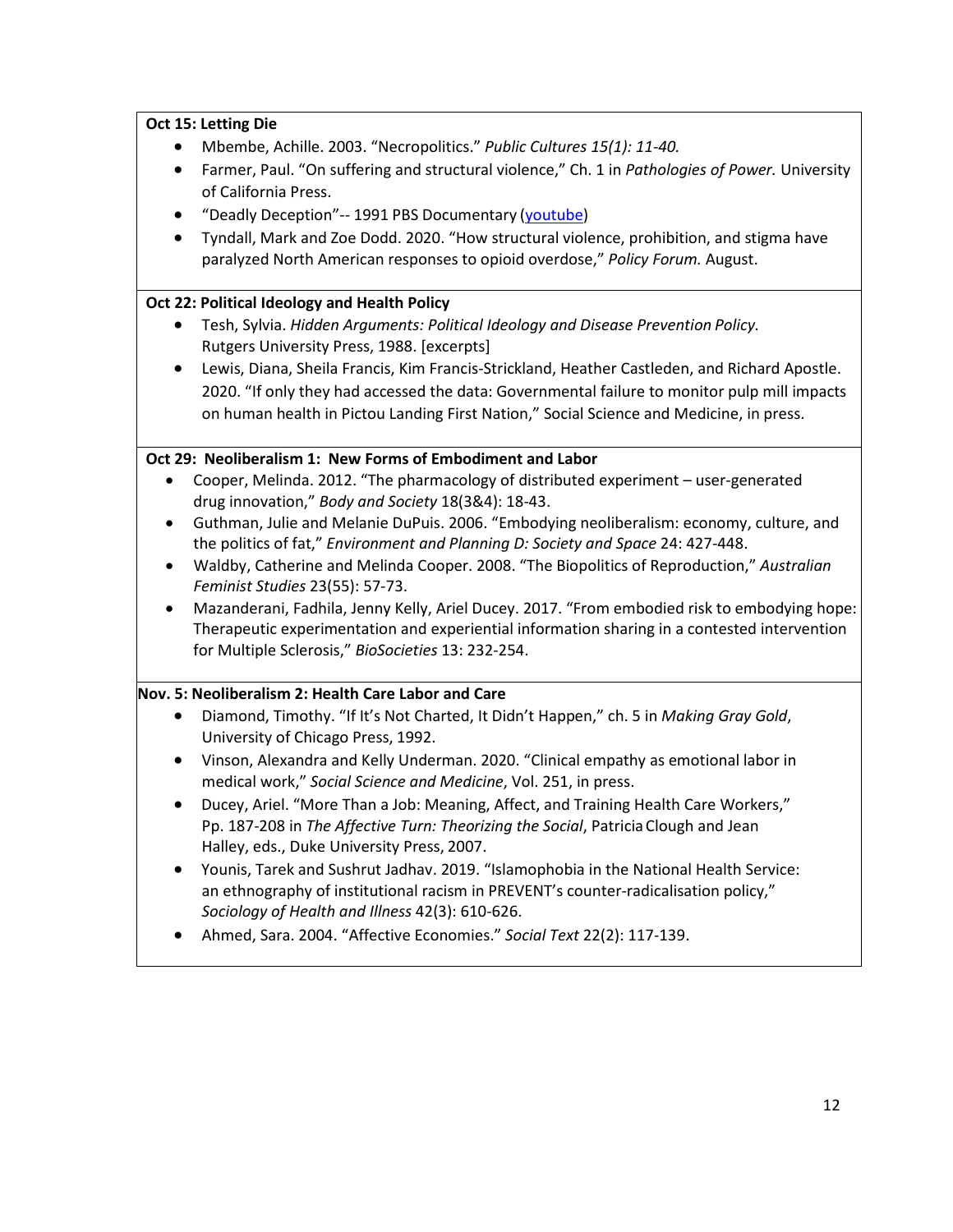### **Nov 19: Neoliberalism 3: Health Care Systems and Politics**

- Hacker, Jacob S. "The Historical Logic of National Health Insurance: Structure and Sequence in the Development of British, Canadian, and U.S. Medical Policy," *Studies in American Political Development* 12: 57-130, 1998.
- Evans, Robert. 1997. "Going for the Gold: The Redistributive Agenda behind Market-Based Health Care Reform," *Journal of Health Politics, Policy and Law* 22(2):427-65
- Speed, Ewen and Russell Mannion. 2020. "Populism and health policy: three international case studies of right-wing populist policy frames," *Sociology of Health and Illness*. 11 August.

#### **Nov 26: Trans-biopolitics**

- Blue, Gwendolyn and Melanie Rock. 2010. "Trans-biopolitics: Complexities in Interspecies Relations," *Health* 15(4): 353-368.
- Rock, Melanie, Bonnie Buntain, Jennifer Hatfield, Benedikt Hallgrínsson. 2009. "Animal-human connections, "one health," and the syndemic approach to prevention," *Social Science and Medicine* 68(6): 991-995.
- Nading, Alex. 2013. "Human, animals, and health: from ecology to entanglement," *Environment and Society* (4): 60-78.

### **Dec 3 – Information Infrastructures in Medicine: Data, Algorithms**

- Star, Susan Leigh. 1999. "The ethnography of infrastructure," *American Behavioral Scientist* 43(3): 377-391.
- Neff, Gina and Dawn Nafus. 2016. "Self-Tracking and Medicine" pp. 135-166 in *Self-Tracking*. MIT Press.
- Amelang, K and S. Bauer. 2019. "Following the algorithm: How epidemiological riskscore do accountability." *Social Studies of Science* 49(4): 476-502.
- Lupton, Deborah. 2017. "Feeling your data: Touch and making sense of personal digital data," *New Media and Society* 19(100: 1599-1614,